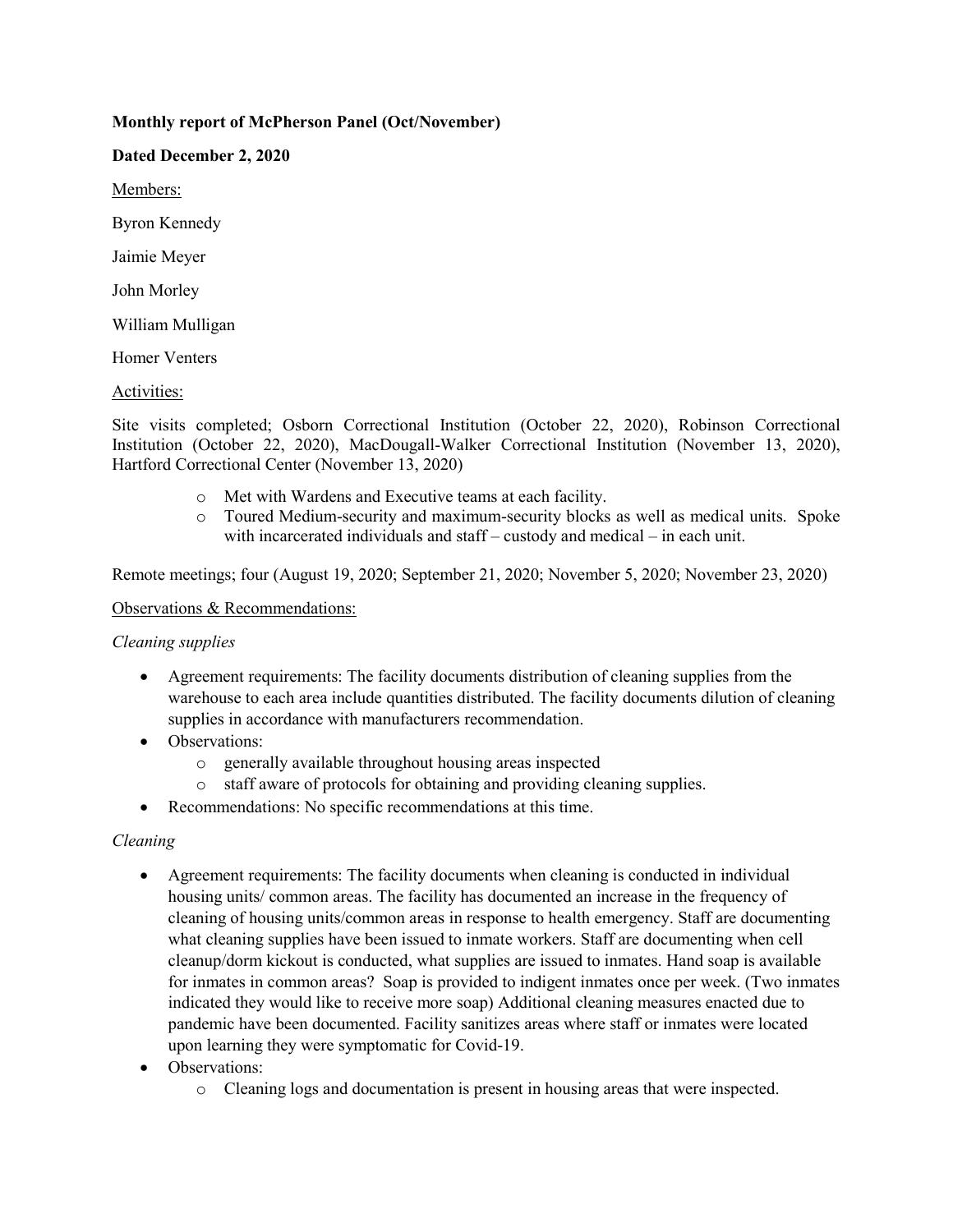- o Staff are able to describe both routine and high intensity cleaning utilized for suspected COVID-19 cases.
- Recommendations
	- o Recommendation was made to increase training of residents who are dedicated cleaners, including appropriate use of chemicals.

### *Mitigation measures/PPE*

- Agreement requirements: Staff have been trained on proper use of protective masks, gloves, gowns. The facility has documented the receipt and distribution of PPE. The facility has documented the distribution of masks to the inmate population? Proper usage of masks has been communicated to the inmate population. Inmates indicated they were receiving masks as needed and when requested.
- Staff have been educated on mitigating the spread of Covid-19. Staff are using appropriate PPE. The inmate population has been educated on reducing the risk of spreading Covid-19? Inmates wearing appropriate PPE. Safety measures are taken to ensure staff, visitors, professional partners etc. are not symptomatic when entering the facility and how is that documented. Facility has identified an area to quarantine new commits to DOC custody for 14 days to monitor for signs and symptoms.
- Facility has a process to medically evaluate and clear inmates from quarantine prior to placement in general population. Facility has identified an area to medically isolate inmates with Covid-19 symptoms Staff assigned to supervise inmates in medical isolation for Covid-19 symptoms wear appropriate PPE. Inmates in medical isolation for Covid-19 symptoms wear appropriate PPE whenever leaving their cell or interacting with staff. Facility has a process to medically evaluate and clear inmates from medical isolation prior to placement in general population. Facility has identified an area to medically isolate Covid-19 positive inmates. Staff assigned to supervise inmates in medical isolation because they are Covid-19 positive wear appropriate PPE. Inmates in medical isolation because they are Covid-19 positive wear appropriate PPE whenever leaving their cell or interacting with staff. Facility has a process to medically evaluate and clear Covid-19 positive inmates from medical isolation prior to placement in general population.
- Observations:
	- o In each facility we visited, we had temperatures taken in the front lobby prior to entry. In most facilities, we also completed a brief verbal symptom and exposure screen on entry. In some facilities, we had temperatures taken in the front lobby prior to exit in addition.
	- o Most staff and inmates were observed wearing face coverings.
	- o Some staff were observed wearing PPE incorrectly and few staff generally report being fit tested for N95 masks.
	- o Health staff display a good knowledge of where PPE are located, intended use and also report good general access to PPE, but did express a need for more N95 masks at HCC.
	- o One mitigation effort described by the CDC, social distancing, appears sparsely implemented. Several dorm areas in multiple facilities showed ample room for more social distancing of bunks than was being practiced.
	- o The new admission quarantine process appears to be fully implemented as described by the department, including separation for newly admitted inmates from others and testing at the start and end of this time period. Quarantine for potential contact with a newly identified case of COVID-19 is also in place in accord with Department policies and CDC guidelines.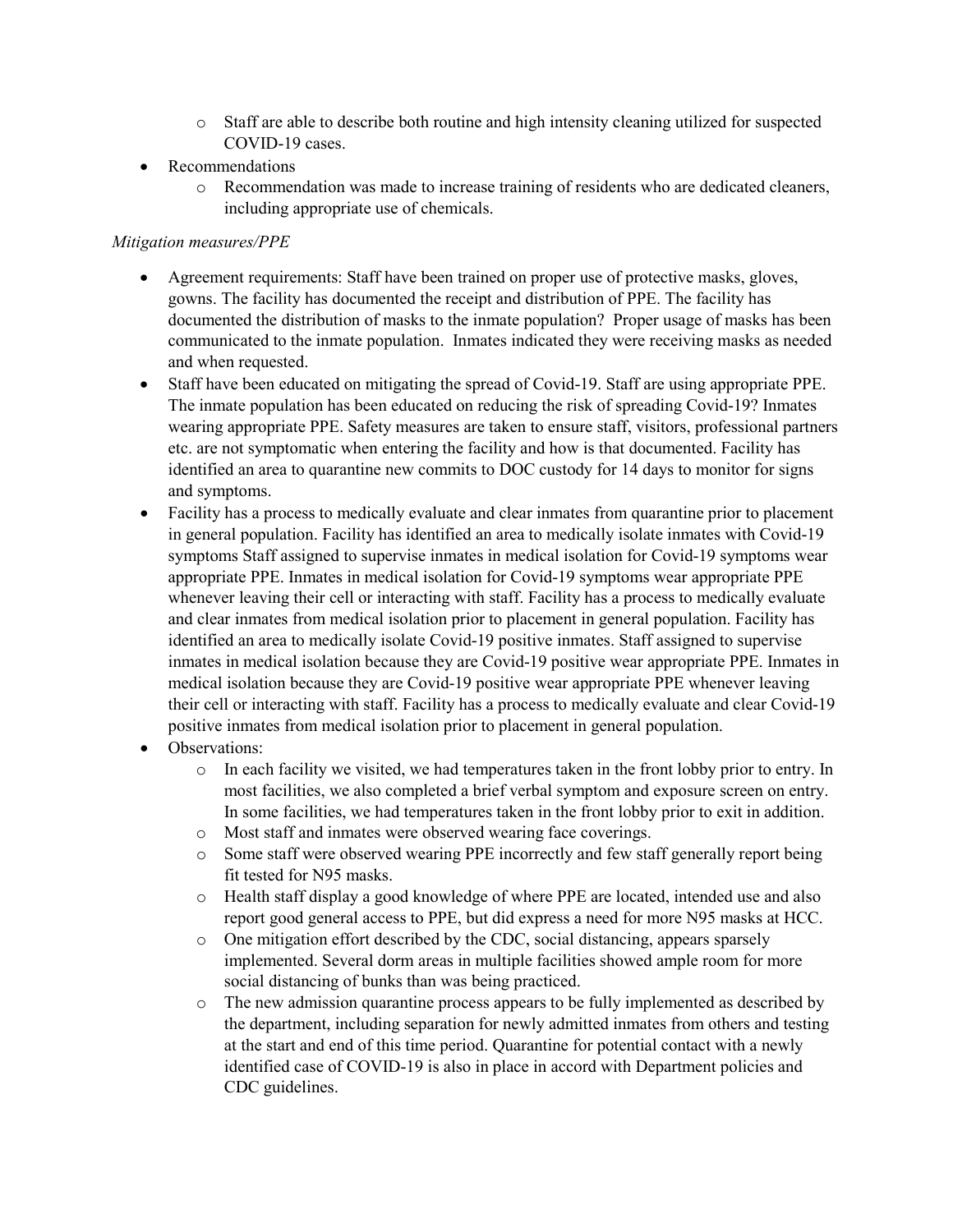- o A quarantine unit at Osborn CI had ample space for out of cell time but it was reported that people were generally held locked in their cells except for short period of out of cell time for shower and other brief activities. Officers were also unaware of which patients were high risk.
- o All symptomatic COVID+ individuals are housed at Macdougall on a specialized unit. A dedicated nurse practitioner examines the patients at least once per shift with a full set of vitals, including oxygen saturation, and listens to their lungs.
- o In each facility, there have been some individuals who have declined COVID-19 testing, and they are quarantined for 14 days in a separate unit.
- o The Department has described a new expansion of testing for COVID-19 to include weekly testing of staff and every other week testing of inmates. This expansion represents a substantial undertaking but stands to significantly increase the surveillance of COVID-19 throughout the system.
- Recommendations:
	- o Recommendation was made to increase the scope of N95 fit testing among staff and include contingency for staff with facial hair (potential purchase of PAPRs).
	- o Recommendation was made to train staff and supervisors to maximize social distancing in housing areas.
	- o Residents who serve as dedicated cleaners require further training in use of PPE, including N95s for individuals who clean spaces where patients with COVID spent time.
	- o Recommendation was to use markers to designate seating to enable social distancing in waiting areas of medical units.
	- o A recommendation was made to consider utilizing the common area to increase out of cell time and also create a system whereby officers may know which patients in a quarantine unit are high-risk, without divulging specifics of medical diagnosis or medications.
	- o Recommendation was made to increase screening among medically vulnerable individuals who are housed in a dedicated cell block (for example,age >50 cell block at Osborn).
	- o The panel unanimously recommends extending the period of monitoring through March 31, 2021 to support this and several other aspects of the Department's COVID-19 response.

# *Other points of discussion and recommendations:*

- Develop town halls with a standing schedule to educate residents and staff on facility COVID protocols and expectations. Include an "inmate liaison" committee.
- Develop video to be viewed while waiting for medical care. Include incarcerated speaker.
- Develop a tracking protocol for staff influenza vaccinations.
- Uptake of influenza vaccination among residents has been low to date. Identify strategies to increase uptake and consider how COVID vaccine will be distributed when available.
- Increase signage in the facilities (in English and Spanish) to encourage mask-wearing and distancing. Use consistent signage on individual cells where needed to designate isolation status.

# *Next steps*

Planned visits to additional facilities scheduled for December. Will aim to increase interviews with incarcerated people at each facility, guided by documentation of subjective reports of non-compliance